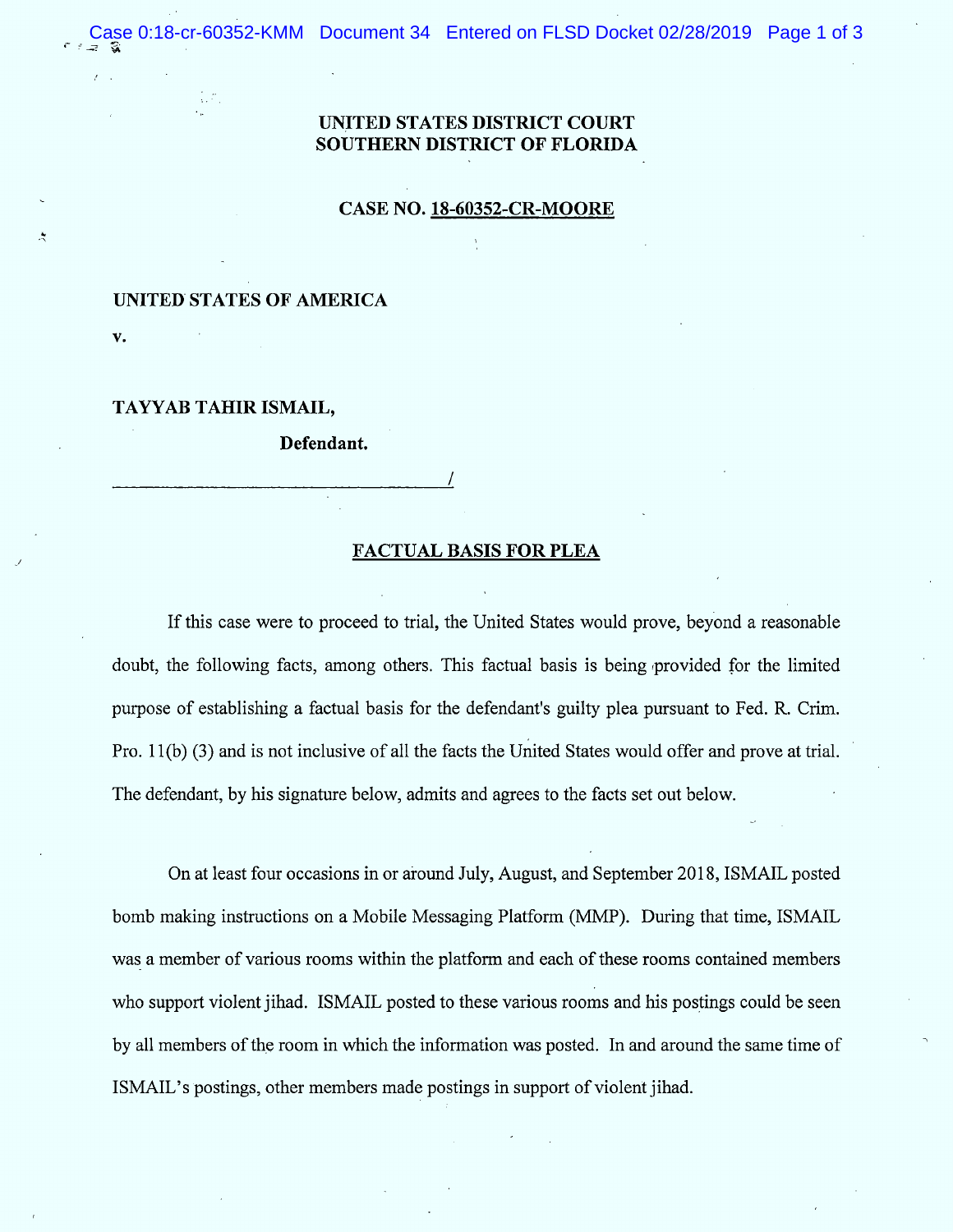Specifically, as charged in Count 2 of the Indictment, on July 16, 2018, ISMAIL posted on the MMP, on the internet "The Anarchist Cookbook" (A.C.). This posting contained information pertaining to, in whole and in part, the manufacture and use of an explosive, destructive device, or weapon of mass destruction. The evidence would prove that ISMAIL posted this with the intent that the information be used for, and in furtherance of, an activity that constitutes a Federal crime of violence, that is, using a weapon of mass destruction, in violation of Title 18, United States Code, Sections  $842(p)(2)(A)$  and  $844(a)(2)$ .

In addition, ISMAIL posted to the same MMP, in various rooms, "The Anarchy Cookbook Version 2000", "Black Book Companion State of the Art Explosive Munitions," and a Pro-ISIS suicide vest instructional video.

A review of ISMAIL's seized cell phone, pursuant to a search warrant and consent, conducted by FBI agents and computer examiners, confirmed his wide-spread use of the MMP and his membership in numerous rooms on the platform. The search further revealed a large volume of encrypted messaging content utilizing MMP, as well as other online applications. . The contract of the contract of the contract of the contract of the contract of the contract of the contract of the contract of the contract of the contract of the contract of the contract of the contract of the contrac Activity noted included lsmail's presence in pro-lsls and other jihadist-supporting mobile messaging rooms within the MMP.

During a post-Miranda interview, ISMAIL admitted to using the MMP to post the information listed above. He also admitted to using various E-mail accounts, and a Website he